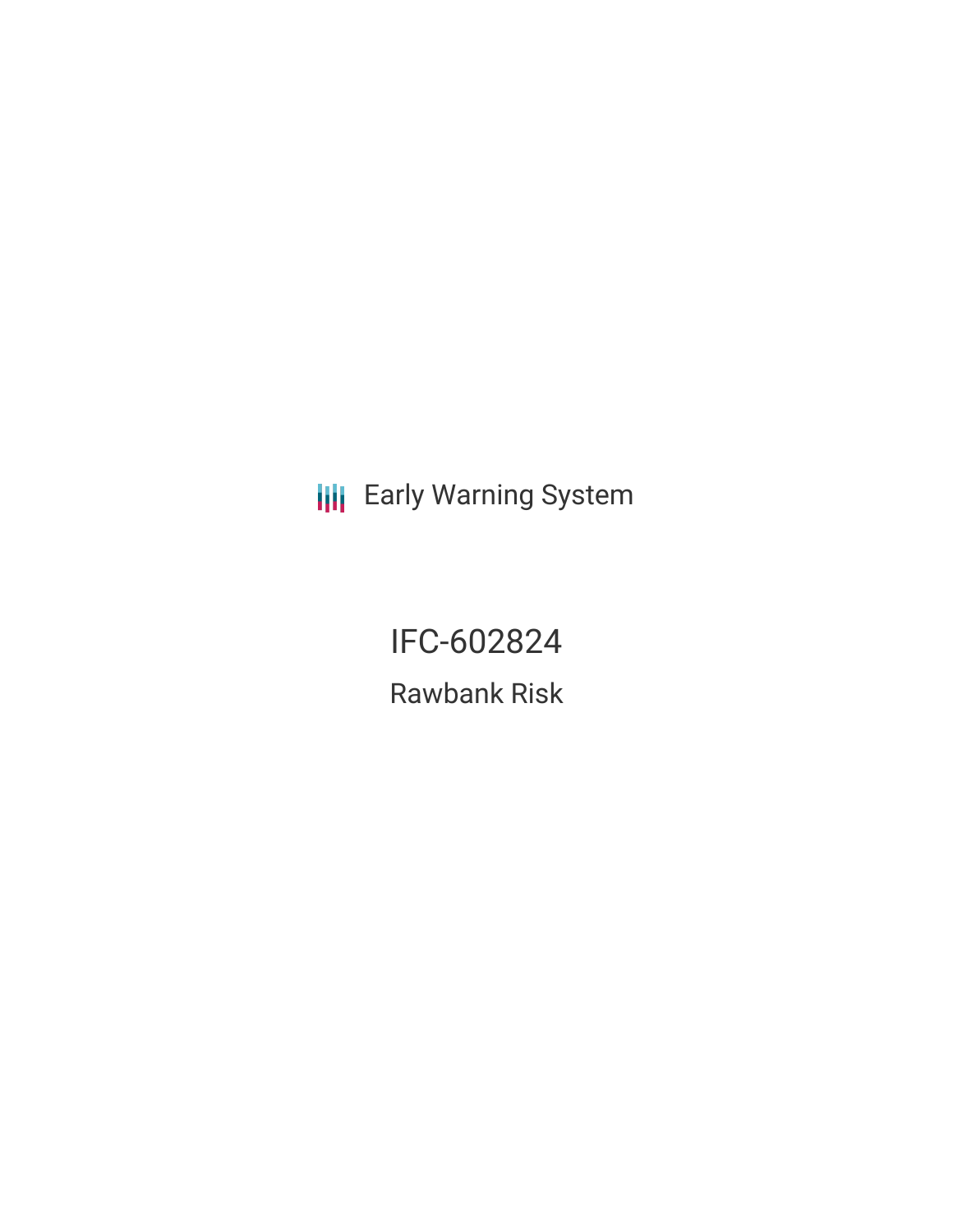### **Quick Facts**

| <b>Countries</b>              | Congo, Democratic Republic of           |
|-------------------------------|-----------------------------------------|
| <b>Financial Institutions</b> | International Finance Corporation (IFC) |
| <b>Status</b>                 | Active                                  |
| <b>Bank Risk Rating</b>       | U                                       |
| <b>Voting Date</b>            | 2018-07-26                              |
| <b>Sectors</b>                | Finance                                 |
| Investment Type(s)            | <b>Advisory Services</b>                |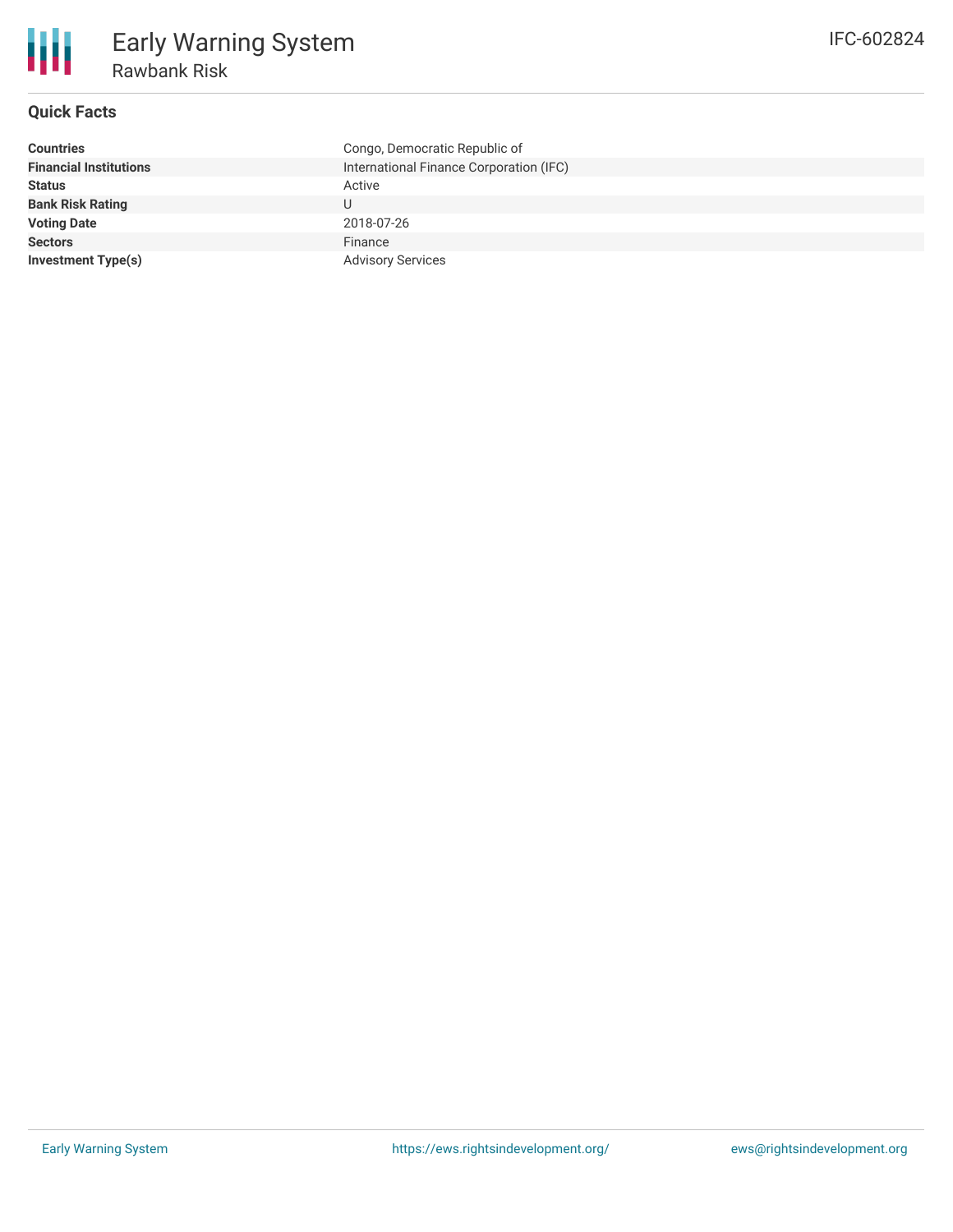

## **Project Description**

The primary objective of the project is to strengthen Client's Risk Management framework on the outstanding items relating to the establishment of the Follow-up on Audit Findings and Audit Coverage while items still to be decided on by management relate to Risk Appetite Framework, ICAAP.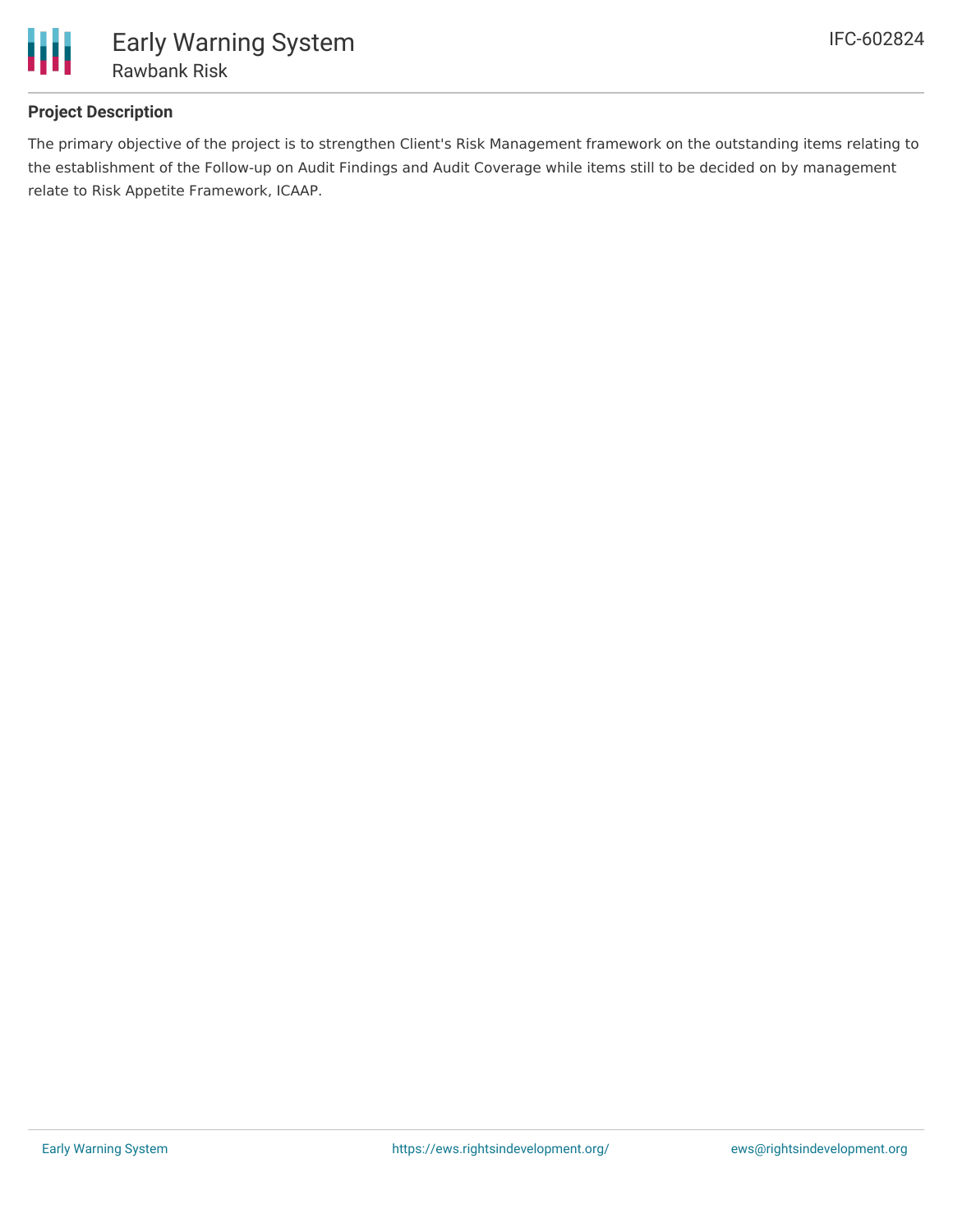### **Investment Description**

• International Finance Corporation (IFC)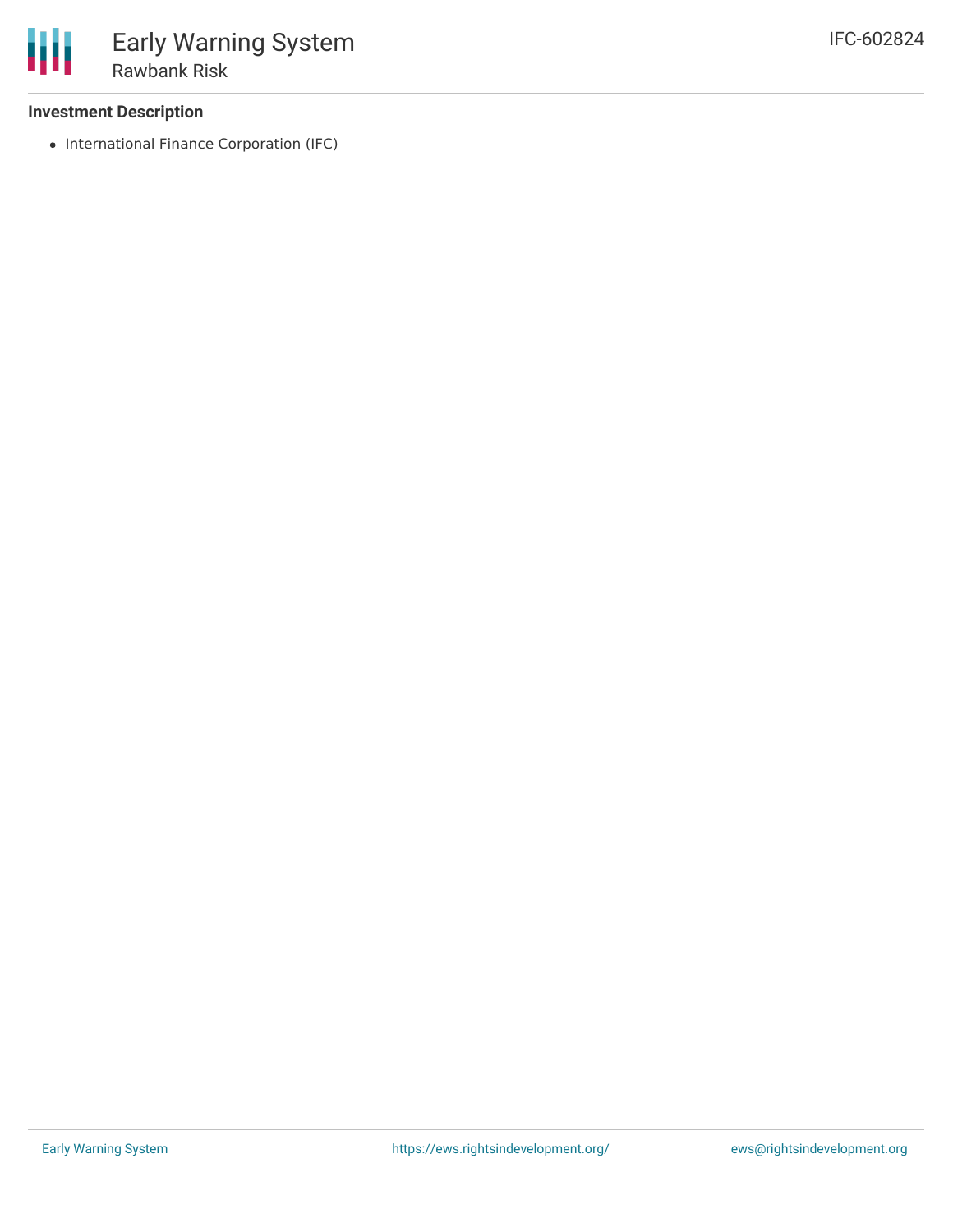# **Contact Information**

No contact information provided at the time of disclosure

ACCOUNTABILITY MECHANISM OF IFC

The Compliance Advisor Ombudsman (CAO) is the independent complaint mechanism and fact-finding body for people who believe they are likely to be, or have been, adversely affected by an IFC or MIGA- financed project. If you submit a complaint to the CAO, they may assist you in resolving a dispute with the company and/or investigate to assess whether the IFC is following its own policies and procedures for preventing harm to people or the environment. If you want to submit a complaint electronically, you can email the CAO at CAO@worldbankgroup.org. You can learn more about the CAO and how to file a complaint at http://www.cao-ombudsman.org/